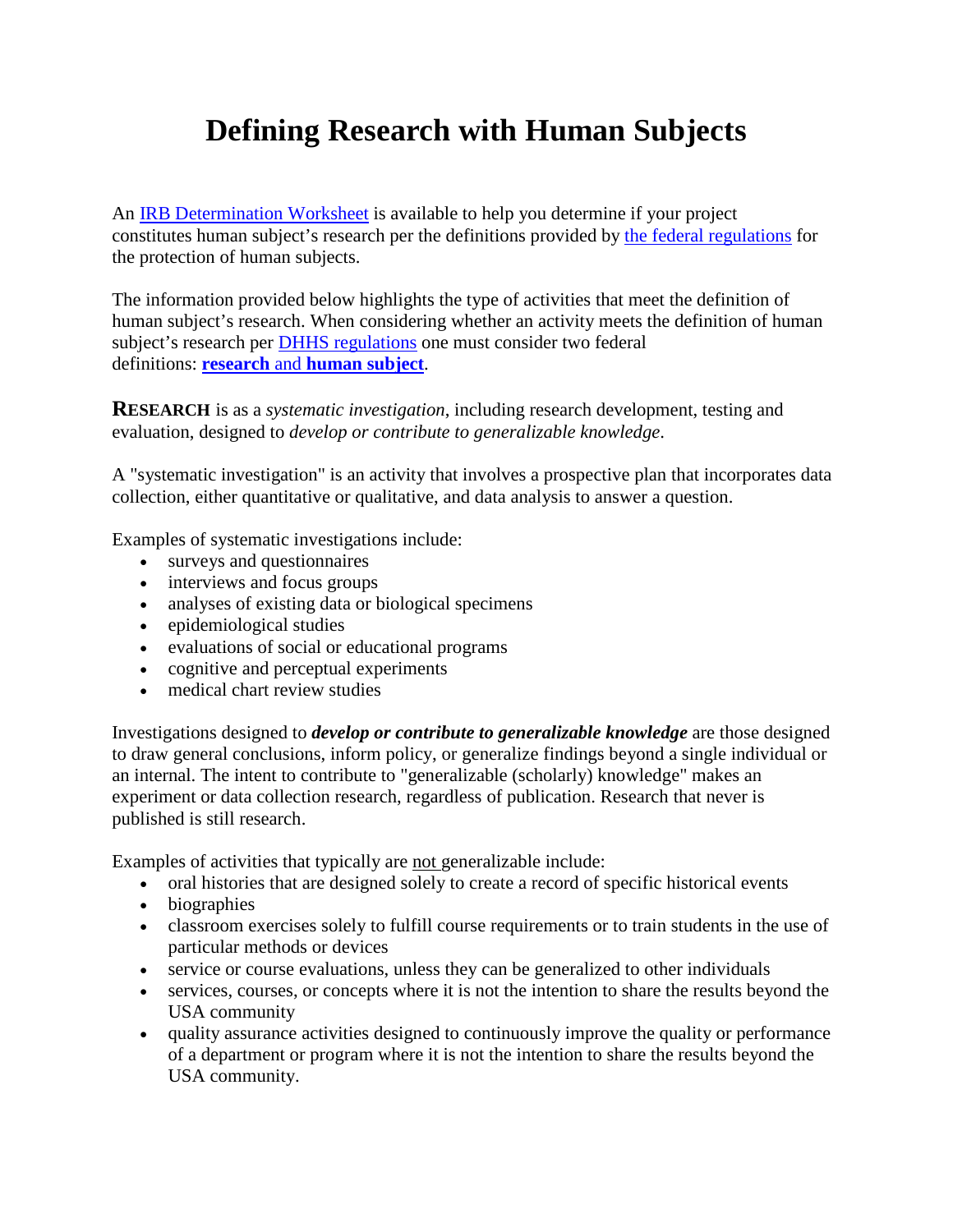A **HUMAN SUBJECT** is as a living individual about whom an investigator conducting research obtains (1) information or biospecimens through intervention or interaction with the individual, and uses, studies or analyzes the information or biospecimens or (2) uses, studies, analyzes or generates identifiable private information or identifiable biospecimens.

- **Intervention** includes both physical procedures by which data are gathered (e.g., venipuncture) and manipulations of the subject or the subject's environment that are performed for research purposes.
- **Interaction** includes communication or interpersonal contact between investigator and subject.
- **Identifiable private information** is private information for which the identity of the subject is or may readily be ascertained by the investigator or associated with the information.
- **Identifiable biospecimen** is a biospecimen for which the identity of the subject is or may readily be ascertained by the investigator or associated with the biospecimen.

**Note:** Thesis or dissertation projects involving human subjects conducted to meet the requirement of a graduate degree are usually considered generalizable, and require IRB review and approval.

FDA regulations define **human subject** as an individual who is or becomes a participant in research, either as a recipient of the test article or as a control. A subject may be either a healthy human or a patient. Examples of clinical investigations include:

- Investigational drug clinical trials
- Research testing the safety and effectiveness of an investigational device
- Medical outcomes study comparing approved drugs/devices
- Research testing the safety and effectiveness of an In Vitro [Diagnostic \(IVD\)](http://www.fda.gov/MedicalDevices/ProductsandMedicalProcedures/InVitroDiagnostics/default.htm) device using human tissue specimens (identifiable or unidentifiable) requires IRB review per FDA 21 CFR Parts 50 and 56, even though under DHHS regulations research involving unidentified tissue specimens would not be considered human subjects research.

## **Examples of Studies That May Not Meet the Definition of Human Subjects Research**

- Analysis of de-identified data
- Key words in the definition of a human subject are "a living individual about whom" a researcher obtains information. Some interactions with people for the purpose of collecting information do not any collect information about that person. For example, a researcher may contact a non-governmental organization to ask about its sources of funding.
- Program evaluations and quality improvement studies Not every study is designed to contribute to a field of knowledge. For example, if data are